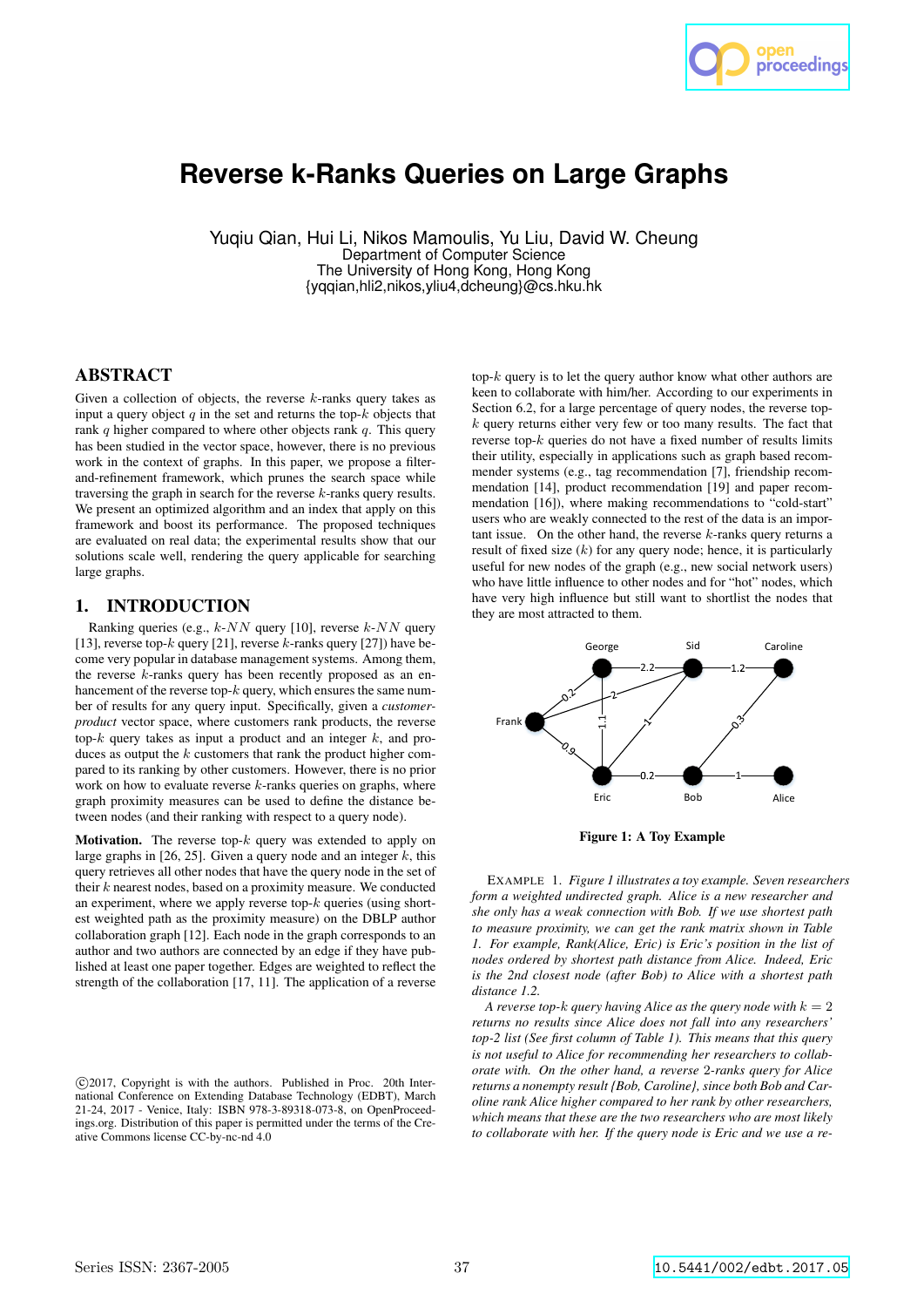*verse top-*2 *query, we will recommend all other six researchers to him because of his close relationship to all of them; this result is overwhelming and would not be useful to Eric. On the other hand, a reverse* 2*-ranks query returns {Bob, Sid} (since Bob and Sid rank Eric as 1st while others rank him as 2nd).*

|  | Table 1: Rank Matrix |
|--|----------------------|
|  |                      |

|          | Alice | Bob | Caroline | Sid | Eric          | Frank | George |
|----------|-------|-----|----------|-----|---------------|-------|--------|
| Alice    |       |     |          |     |               |       |        |
| Bob      |       |     |          |     |               |       |        |
| Caroline |       |     |          |     | $\mathcal{D}$ |       |        |
| Sid      |       |     |          |     |               |       |        |
| Eric     |       |     |          |     |               |       |        |
| Frank    |       |     |          |     | っ             |       |        |
| George   |       |     |          |     |               |       |        |

Applications. In the era of big data, large volumes of graph data are becoming available. Reverse k-ranks queries over large-scale graphs can find application in spatial network data analysis, collaboration recommendation, dating, etc. For example, the management of a supermarket chain may want to investigate the space of potential customers. Given a road network which includes communities (i.e., estates) and supermarkets, a reverse  $k$ -ranks query will return a list of  $k$  communities which rank a given supermarket higher compared to where it is ranked by other communities, based on its network distance. The result can be used by the management to conduct targeted advertisement and promotion. As discussed, reverse k-ranks queries can also be used for collaboration and friendship recommendation in collaboration networks or social networks.

**Contribution.** In this paper, we study the evaluation of reverse  $k$ ranks queries on large graphs, using shortest weighted path as the measure of proximity between nodes. To the best of our knowledge, there is no previous work on this problem. The special nature of graph data does not allow the application of the approaches proposed for reverse k-ranks queries in the vector space [27]. In addition, extending existing solutions for top- $k$  search and reverse top- $k$  search on graphs to compute reverse  $k$ -ranks queries is not trivial. Specifically, for a top- $k$  search we only have to find the top $k$  proximity set of a single node  $q$  and for the reverse top- $k$  search we need to compute the top- $k$  sets of all nodes in the graph and check whether  $q$  appears in each of them. For the reverse  $k$ -ranks query, we must calculate all rank sets of all nodes in the graph and find the top- $k$  ranks of  $q$  in them; therefore, a reverse  $k$ -ranks query is substantially more expensive than top- $k$  search and reverse top- $k$ search.

Our contributions can be summarized as follows:

- We study for the first time reverse  $k$ -ranks queries on large graphs and propose a filter-and-refine graph browsing framework to evaluate it. We propose effective bounds for the ranks of the examined nodes that limit the set of nodes which need to be accessed during query evaluation.
- We propose a dynamically refined, space-efficient index structure, which supports reverse  $k$ -ranks query evaluation. The index is paired with an efficient online query algorithm, which prunes a large number of nodes that are definitely in or not in the reverse  $k$ -ranks result and reduces the required refinements for the remaining candidates.
- We conduct an experimental study demonstrating the efficiency of our framework, as well as the effectiveness of the reverse k-ranks query in real graph applications.

The remainder of this paper is organized as follows. Section 2 provides a formal definition of reverse k-ranks search and discusses a baseline brute-force solution. In Section 3, we present a fundamental theorem and our basic two-step framework. Two efficient algorithms, Dynamic Bounded SDS-tree and Dynamic Bounded SDS-tree with index, are proposed in Section 4 and Section 5 respectively. Section 6 evaluates the effectiveness of reverse  $k$ -ranks queries and the efficiency of the proposed framework. In Section 7, we briefly discuss previous work related to reverse  $k$ -ranks queries. Finally, Section 8 concludes the paper.

#### 2. PROBLEM DEFINITION

A formal definition of the reverse  $k$ -ranks query is given below:

DEFINITION 1.  $(Rank(s,t))$  Consider a weighted graph  $G =$ (V, E)*, consisting of a set of nodes* V *and a set of edges* E*. Each edge in* E *carries a non-negative weight. For any two nodes*  $s, t \in$ V, let  $d(s, t)$  denote the shortest path distance from  $s$  to  $t$ , which *is defined by summing up the weights of the edges along the shortest path from s to t. Let* S *be the set of nodes that satisfy*  $\forall p_i \in$  $S, d(s, p_i) < d(s, t)$  and  $\forall p_j \in (V - S - \{t\}), d(s, p_j) \geq d(s, t)$ . *Then,*  $Rank(s,t) = |S| + 1$  *where*  $S \subset V$  *and*  $|S|$  *is the cardinality of* S*.*

DEFINITION 2. *(Reverse* k*-Ranks Query on a Graph) Given a weighted graph* G = (V, E)*, a query node* q *and a positive integer* k*, the reverse* k*-ranks query returns a subset* T *of* V *, such that*  $|T| = k$  and  $\forall p_i \in T$ ,  $\forall p_j \in (V - T - \{q\})$ *, Rank* $(p_i, q)$  <  $Rank(p_j, q)$ .

Computing the reverse  $k$ -ranks set of a query node  $q$  is not trivial. A naive method, for each node  $p_i \in V$ , traverses the graph to find the distances to all other nodes from  $p_i$  in increasing order (i.e., using Dijkstra's algorithm) until  $q$  is encountered; this can give us  $Rank(p_i,q)$ . During this process, the top-k of these ranks are maintained in a heap and eventually returned as results. Obviously, this method is very expensive. Another possible solution is to apply multiple reverse top- $k'$  queries with an increasing  $k'$  value, until the number of results is similar to the  $k$  value of the reverse  $k$ -ranks query. This solution, apart from only giving an approximate result, is also expensive because the number of required reverse top- $k'$ queries could be large and there is no straightforward method for evaluating them incrementally.

## 3. GENERAL TWO-STEP FRAMEWORK

To process reverse  $k$ -ranks queries efficiently, we design a twostep framework. First, we build a Shortest Distance Search tree based on the given query node and use it to prune the space of candidate nodes. Second, in a refinement step, we compute  $Rank(p_i,q)$ for each surviving candidate node  $p_i$ ; during this process, the top- $k$ nodes are maintained in a priority queue and they are finally output. Although our examples and illustrations are on undirected graphs, our solutions can directly be applied to directed graphs.

#### 3.1 Filter step: SDS-Tree

Given a graph  $G = (V, E)$ , the Shortest Distance Search tree (SDS-tree) rooted at vertex q is a spanning tree  $T_q$  of graph G, such that the path distance from any other vertex  $p$  to  $q$  is the shortest path distance from  $p$  to  $q$  in  $G$ . SDS-Tree is similar to the Dijkstra tree [4], but on the transpose graph  $G<sup>T</sup>$ , which can be different to G if G is directed.  $G<sup>T</sup>$  is a directed graph on the same set of vertices as  $G$ , but with all of the edges of  $G$  reversed. That is, if  $G$  contains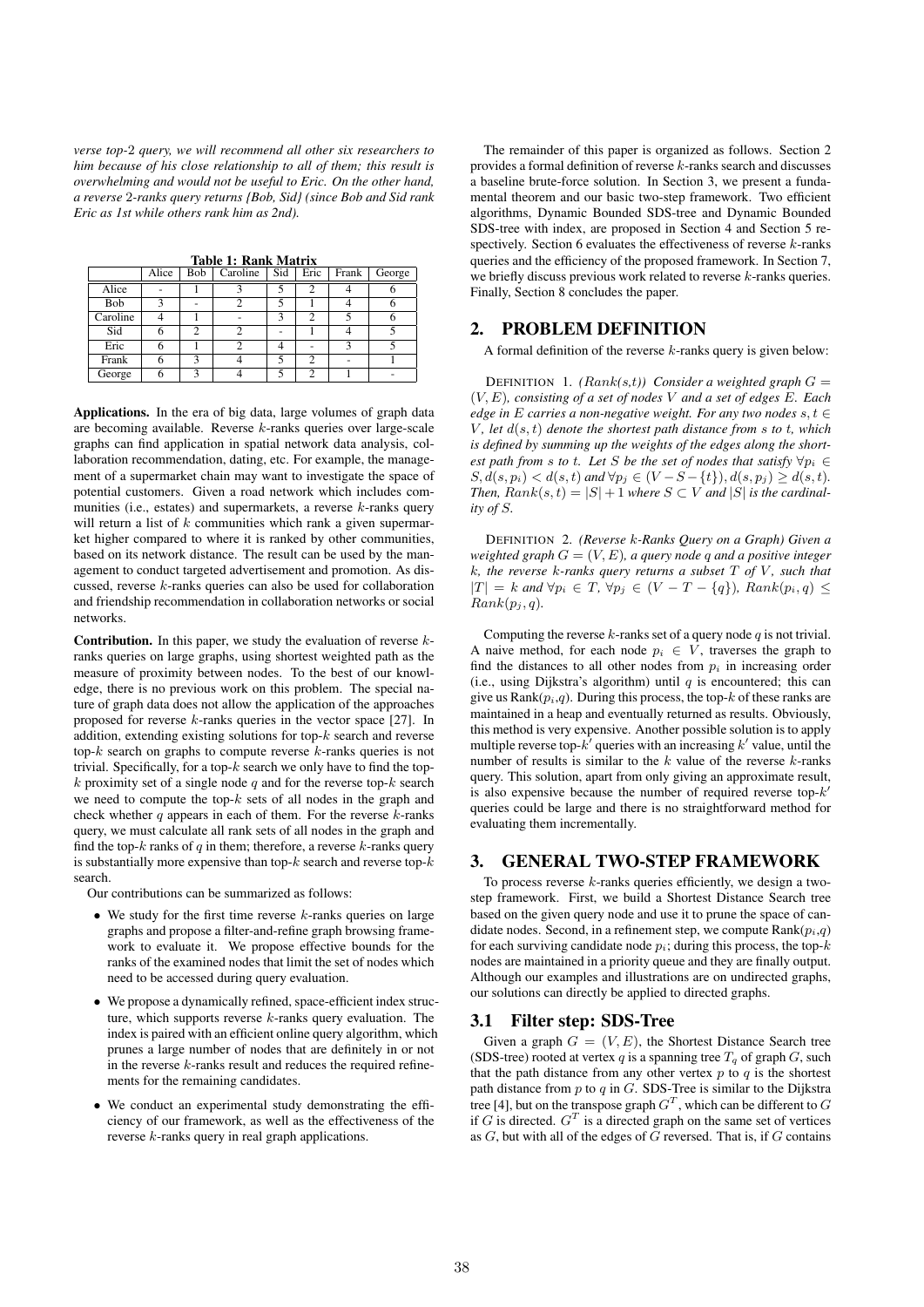|     | <b>Algorithm 1 Basic SDS-tree Construction</b>        |                                         |  |  |  |  |  |  |  |  |
|-----|-------------------------------------------------------|-----------------------------------------|--|--|--|--|--|--|--|--|
|     | 1: <b>procedure</b> REVERSEKRANK $(q, G)$             |                                         |  |  |  |  |  |  |  |  |
| 2:  | Priority Queue $Q \leftarrow \{q : 0\}$               | $\triangleright$ nodes to visit         |  |  |  |  |  |  |  |  |
| 3:  | $R \leftarrow \varnothing$                            | $\triangleright$ reverse k-ranks result |  |  |  |  |  |  |  |  |
| 4:  | $D \leftarrow \varnothing$                            | $\triangleright$ nodes visited          |  |  |  |  |  |  |  |  |
| 5:  | $kRank \leftarrow Inf$                                | $\triangleright$ k-th top rank in R     |  |  |  |  |  |  |  |  |
| 6:  | while $Q$ do                                          |                                         |  |  |  |  |  |  |  |  |
| 7:  | $top \leftarrow Q.pop()$                              |                                         |  |  |  |  |  |  |  |  |
| 8:  | $D \leftarrow D \cup \{top\}$                         |                                         |  |  |  |  |  |  |  |  |
| 9:  | $top. rank \leftarrow GetRank(top, kRank)$            |                                         |  |  |  |  |  |  |  |  |
| 10: | if top.rank $\neq -1$ then                            | $\triangleright$ Theorem 1              |  |  |  |  |  |  |  |  |
| 11: | Update $R$                                            |                                         |  |  |  |  |  |  |  |  |
| 12: | $kRank \leftarrow$ new k-th rank in R                 |                                         |  |  |  |  |  |  |  |  |
| 13: |                                                       | for t in top.neighbors $()$ do          |  |  |  |  |  |  |  |  |
| 14: | if $t \notin D$ then                                  |                                         |  |  |  |  |  |  |  |  |
| 15: | $dis \leftarrow top.ds + d  top  t $                  |                                         |  |  |  |  |  |  |  |  |
| 16: | <b>if</b> $t \in Q$ and $t$ . $dis > dis$ <b>then</b> |                                         |  |  |  |  |  |  |  |  |
| 17: | $t$ , dis $\leftarrow$ dis                            |                                         |  |  |  |  |  |  |  |  |
| 18: | else                                                  |                                         |  |  |  |  |  |  |  |  |
| 19: | $t$ , dis $\leftarrow$ dis                            |                                         |  |  |  |  |  |  |  |  |
| 20: | Q.push(t)                                             |                                         |  |  |  |  |  |  |  |  |
| 21: | return $R$                                            |                                         |  |  |  |  |  |  |  |  |

an edge  $(u, v)$  then  $G<sup>T</sup>$  contains an edge  $(v, u)$  with same weight and vice versa. If G is undirected, then  $G^T = G$ .

To build the SDS-tree for the query input node  $q$ , we run Dijkstra's algorithm on the reversed edges of the graph (Algorithm 1). Specifically, we maintain a priority queue of the current shortest distance from each node to query node  $q$ . Each time, we dequeue the node t with the shortest distance  $d(t, q)$ , add t to the tree by making it a child of its successor node in the shortest path from  $t$ to  $q$ , and update the distance from t's neighbors to query node  $q$ . At the same time we conduct a *rank refinement* for t; that is we compute Rank(t, q). This rank refinement procedure (*GetRank* in Line 9 of Algorithm 1) will be explained shortly. During the tree construction process, every time we dequeue a node  $t$  and after updating  $Rank(t, q)$ , we maintain the set R of the nodes with the lowest  $Rank(t, q)$  values (to be output at the end of the algorithm). The largest of the k lowest  $Rank(t, q)$  values so far is denoted by  $kRank$  and serves as a bound. The tree construction finishes when the shortest paths from all nodes to  $q$  have been determined.

For a large graph, constructing the entire SDS-tree is too expensive. We now show some nice properties of the SDS-tree that can help us to compute the reverse k-Ranks results, without having to build the whole tree.

LEMMA 1. *Consider a weighted graph*  $G = (V, E)$  *and two nodes* p, q ∈ V *. For any node* p ′ *whose shortest path to* q *passes*  $t$ *hrough*  $p$ *, Rank*( $p'$ , $q$ )  $\geq$  *Rank*( $p$ , $q$ ).

PROOF. According to Definition 1, there must exist two sets S and T, such that  $Rank(p,q)=|S| + 1$  and  $Rank(p',q)=|T| + 1$ . The aim here is to prove that  $S \subset T$ , which means that  $|S| \leq$ |T|. By definition, we know that  $\forall p_i \in S$ ,  $d(p, p_i) < d(p, q)$ . Since all weights are non-negative, we further have  $d(p', p) \geq 0$ . Also, a path from  $p'$  to any  $p_i$  passes through p, which means that  $d(p', p_i) \leq d(p', p) + d(p, p_i)$ . As a result, we have  $d(p', p_i) \leq$  $d(p', p) + d(p, p_i) \leq d(p', p) + d(p, q) = d(p', q)$ , therefore  $\forall p_i \in S, p_i \in T$ ; i.e.,  $S \subset T$ .

Based on Lemma 1, we can easily obtain the following fundamental theorem:

THEOREM 1. *Given a SDS-tree* T<sup>q</sup> *rooted at* q *and a node* p *of*  $T_q$ , for any descendant  $p'$  of p,  $Rank(p', q) \geq Rank(p, q)$ .

Based on Theorem 1, we can conclude that, given a SDS-tree  $T_q$ rooted at  $q$ , if node  $p$  is not in the reverse  $k$ -ranks query result of node  $q$ , then no child of  $p$  can be part of the result. This means that  $p$ 's children need not be added to  $T_q$  during the tree construction; this can greatly limit the number of nodes  $p'$  that are added to the tree and for which  $Rank(p', q)$  needs to be computed.

#### 3.2 Rank Refinement

During the SDS-tree construction, for each node  $p$  that we visit and it is a candidate reverse k-ranks result, we have to apply a *rank refinement* procedure which computes  $Rank(p, q)$ . This is done by counting all nodes whose distance from p is shorter than  $d(p, q)$ . For this purpose, we build a *partial* Dijkstra tree starting from node  $p$  and we stop when we find  $q$ . The number of nodes that we encounter by this search is  $Rank(p, q)$ .

Recall that in Algorithm 1 we keep track of the set  $R$  of the lowest Rank values so far and of the current k-th top Rank value, denoted by  $kRank$ . During the refinement of  $Rank(p, q)$ , p can be pruned as soon as the number of nodes in the partial Dijkstra tree before reaching q is larger than  $kRank - 1$ , since in this case  $p$  has no potential to become a reverse  $k$ -ranks result, as well as its children nodes in the SDS-tree. The rank refinement step for a node is described by Algorithm 2.

|  | <b>Algorithm 2 Rank Refinement Algorithm</b> |  |
|--|----------------------------------------------|--|
|--|----------------------------------------------|--|

| o   |                                                                     |                                 |
|-----|---------------------------------------------------------------------|---------------------------------|
|     | 1: <b>procedure</b> $GETRANK(node, kRank)$                          |                                 |
| 2:  | Priority Queue $Q \leftarrow \{node:0\}$                            | $\triangleright$ Nodes to visit |
| 3:  | $D \leftarrow \varnothing$                                          | $\triangleright$ Nodes visited  |
| 4:  | rank $\leftarrow$ 1                                                 |                                 |
| 5:  | while Q do                                                          |                                 |
| 6:  | $top \leftarrow Q.pop()$                                            |                                 |
| 7:  | $D \leftarrow D \cup \{top\}$                                       |                                 |
| 8:  | for t in top.neighbors $()$ do                                      |                                 |
| 9:  | if t not in $D$ then                                                |                                 |
| 10: | $dis \leftarrow top.ds + d[top][t]$                                 |                                 |
| 11: | <b>if</b> $t \in Q$ and $t$ . <i>dis</i> $>$ <i>dis</i> <b>then</b> |                                 |
| 12: | $t$ , dis $\leftarrow$ dis                                          |                                 |
| 13: | else if $t \notin Q$ and $node.ds > dis$ then                       |                                 |
| 14: | $t$ , dis $\leftarrow$ dis                                          |                                 |
| 15: | Q.push(t)                                                           |                                 |
| 16: | $rank \leftarrow rank + 1$                                          |                                 |
| 17: | if $rank > kRank$ then                                              |                                 |
| 18: | $return -1$                                                         | $\triangleright$ Definition 2   |
| 19: | return $rank$                                                       |                                 |
|     |                                                                     |                                 |

For the example of Figure 1, the SDS-tree is the same as the Dijkstra tree since  $G$  is an undirected graph (see Figure 2). Assume that  $k=2$ . The priority queue initially has 'Alice' as top element; after that, Algorithm 1 will perform rank refinement for Bob and get  $Rank(Bob, Alice) = 3$ . Since Bob can be in the reverse 2ranks results of Alice, the neighbors of Bob (i.e. Caroline and Eric) are added to the priority queue Q. Because Eric's distance to Alice is shorter than that of Caroline, we will first do rank refinement of Eric, and get  $Rank(Eric, Alice) = 6$ . Then, the neighbors of Eric (i.e. Sid, George and Frank) will all be added to the priority queue. Then, since Caroline has the shortest distance to Alice, we will do rank refinement for it and get  $Rank(Caroline, Alice) = 4$ . After that, Frank, Sid and George will be rank-refined one by one.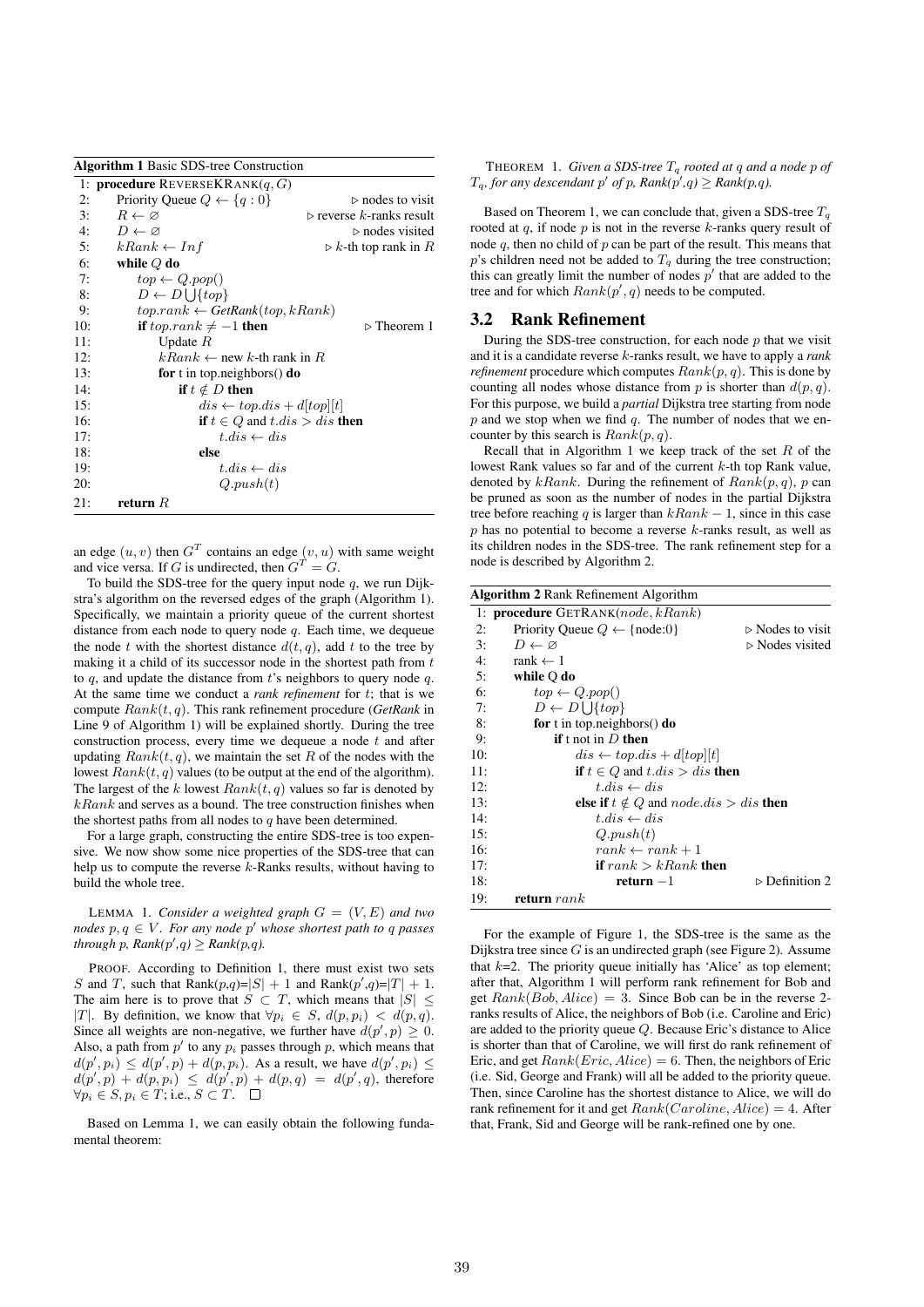

Figure 2: The SDS-tree for Example 1

#### 4. DYNAMIC BOUNDED SDS-TREE

The filter-and-refinement framework described in the previous section significantly reduces the search space and it is much faster than the brute-force approach of computing the entire rank matrix. On the other hand, there may still be many false hits, i.e., nodes which are ranked-refined without ending up in the reverse  $k$ -ranks result. In Algorithm 1, each node is decided to be a candidate or not, immediately after refining its parent at the SDS-tree. However, at the time when a node  $p$  is dequeued, the current reverse  $k$ -ranks result (and the bound  $kRank$ ) may have changed and it might be then possible to prune  $p$  just before its rank-refinement. We propose a Dynamic Bounded SDS-tree (DSDS-tree) approach, which is based on the idea of delaying the decision whether a node is a candidate to just before its rank refinement and on using a set of bounds to potentially prune the node.

In the DSDS-tree approach we maintain for each node  $p$  in the priority queue Q a lower bound of  $Rank(p, q)$ . p will be considered as a candidate right when it is dequeued; then, it is rank-refined only when its Rank lower bound is lower than the current  $k$ -th top Rank value (i.e.  $kRank$ ). Only then p has a chance to enter the reverse k-Ranks query result. Specifically, we set the lower bound of  $Rank(p, q)$  for each node p in DSDS-tree  $T_q$  rooted at node q as the maximum of the following three quantities: the depth of node  $p$ in tree  $T_q$ , the Rank value of its parent nodes, and the times visited so far during the rank-refinement of other nodes. Formally,

THEOREM 2. *Consider a DSDS-tree*  $T_q$  *rooted at query node q.* For any node  $p$  whose depth is  $h$  and parent node is  $p'$ ,  $Rank(p,q)$ *max(*h*, Rank(*p ′ *,*q*),* p.lcount*), where* p.lcount *is the number of visited times for node* p *during the rank refinements of other nodes before actual refinement of node* p *itself.*

We can prove Theorem 2 by showing that each of the three quantities constitutes a lower bound by itself, therefore their maximum is a lower bound (the tightmost one, hence the most useful). In fact, we have already shown that  $Rank(p', q)$  is a lower bound (Lemma 1). Now, we will prove the other two bounds.

We first demonstrate that  $Rank(p, q)$  should not be less than the depth of node p in DSDS-tree  $T_a$ .

LEMMA 2. *Consider the DSDS-tree*  $T_q$  *of a query node* q *and suppose the depth for root is* 0*. For any node* p *whose depth is* h*,*  $Rank(p,q) \geq h$ .

PROOF. If  $p$  is at depth  $h$ , then the shortest path from  $p$  to  $q$ passes through  $n = h-1$  nodes, i.e., the path is  $\{p, p_1, p_2, ... p_n, q\}.$ Since  $\forall i \in [1, n], d(p, p_i) < d(p, q)$ , we have  $Rank(p, q) > n$ , i.e.,  $Rank(p, q) \geq h$ .  $\Box$ 

We next show that  $Rank(p, q)$  should not be less than the times that node  $p$  was visited during the rank-refinements of other nodes, before being refined itself.

LEMMA 3. *Consider a weighted graph*  $G = (V, E)$  *and two nodes*  $p_1, p_2 \in V$ *, such that*  $d(p_1, q) \leq d(p_2, q)$ *. If*  $d(p_1, p_2)$  <  $d(p_1, q)$  *holds,*  $d(p_2, p_1) < d(p_2, q)$  *also holds.* 

PROOF.  $d(p_2, p_1) = d(p_1, p_2) < d(p_1, q) \leq d(p_2, q)$ , so  $d(p_2, p_1)$  $d(p_2, q)$  holds.  $\square$ 

LEMMA 4. *Given a DSDS-tree*  $T_q$  *for a query node q, for any node* p *which has been visited during the rank refinements of other nodes for* p.lcount *times before refinement of node* p *itself, Rank(*p*,*q*)*≥ p.lcount*.*

PROOF. For any node  $p$ , let  $T$  be the set of nodes which have been visited during the refinement of any node  $p' \in T$  before node p itself, where  $|T| = p$ .*l*count. This means that  $d(p', q) \leq d(p, q)$ and  $d(p', p) < d(p', q)$ . Based on Lemma 3, we can conclude that  $d(p, p') < d(p, q)$ , which means that Rank $(p, q) \geq p$ .lcount.

In order to use Theorem 2, while building the *dynamic* SDS-Tree rooted at node q, we also need to maintain a priority queue of the current shortest distances from each node to query node  $q$ . Each time, we dequeue the node t with the shortest distance  $d(t, q)$ , we add  $t$  to the tree by making it a child of its successor node in the shortest path from  $t$  to  $q$ , and update the distance from  $t$ 's neighbors to query node  $q$  if  $t$  successfully entered the current reverse k-ranks result set (as in Section 3). However, unlike the static SDStree, where for all nodes maintained in the priority queue we perform their rank refinement when we visit them, the dequeued nodes in the dynamic SDS-Tree are only rank-refined if their rank lower bound is smaller than the current  $kRank$ .

Consider the example in Figure 1. Similar to the basic framework of Section 3, the priority queue will initially have 'Alice' as root first. After dequeuing Alice and adding her neighbors in the queue, we will dequeue and rank-refine Bob to get  $Rank(Bob, Alice) = 3$ . Then, the neighbors of Bob (i.e. Caroline and Eric) will enter the priority queue. The rank refinement of Eric follows, giving  $Rank(Eric, Alice) = 6$ . Then, neighbors of Eric (i.e. Sid, George and Frank) will all enter the priority queue. Next, we will do the rank refinement of Caroline and get  $Rank(Caroline, Alice) = 4$ . The process can terminate here, since the lower bounds of ranks for Frank, Sid and Gorge are already larger than  $kRank$ . As a comparison, note that we would still have to do rank refinement for Frank, Sid and Gorge in the basic framework.

The lower-bound of Rank for each node can be dynamically updated during rank refinement steps. When meeting node  $t$  in the rank refinement of node p, we can update  $t$ .lcount by adding 1, which can be done in constant time using a hash table. The whole space complexity will be  $\mathcal{O}(|V|)$ , but in practice we need much less space as the framework does not visit the nodes which are far from q.

## 5. INDEX-BASED SEARCH

In this section we propose an indexing approach which, when paired with the method presented in Section 4, can help to further reduce the cost of reverse  $k$ -ranks queries. A naive solution in this direction would be to precompute the entire rank matrix of size  $|V| * |V|$ . Starting from each node u, we can run a single-source shortest-path (SSSP) algorithm, i.e., build the entire Dijkstra tree, which can order all other nodes v by increasing  $Rank(u, v)$  value. After computing the rank matrix, for each node  $v$ , we can sort the corresponding column of the matrix and obtain a ranked list of all

<sup>&</sup>lt;sup>1</sup>This lemma holds for undirected graphs only. Therefore the count-based bound is not used in the case of directed graphs.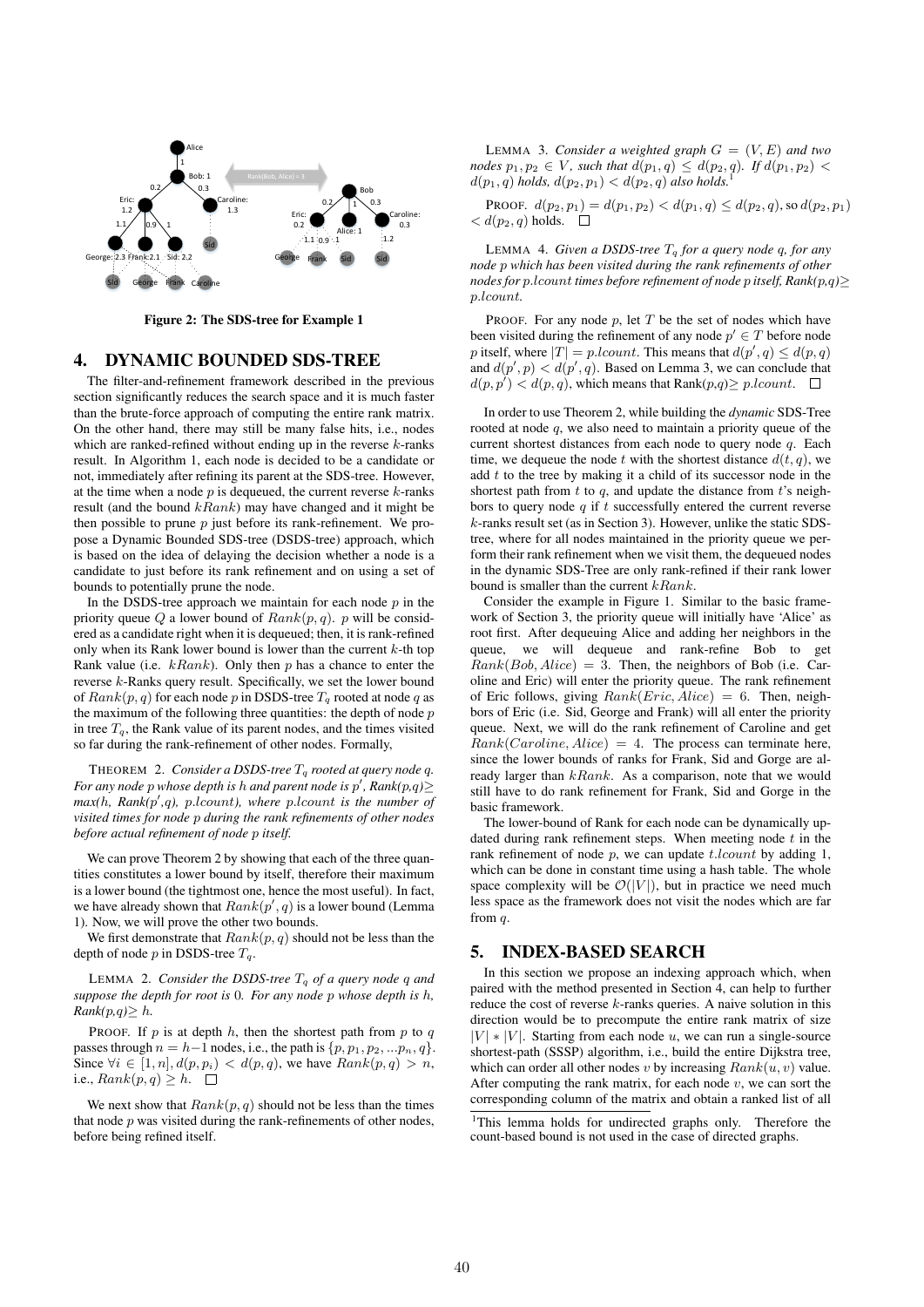| <b>Algorithm 3 Build Dynamic SDS-Tree with Index Algorithm</b> |                                                                     |                                 |  |  |  |  |  |
|----------------------------------------------------------------|---------------------------------------------------------------------|---------------------------------|--|--|--|--|--|
|                                                                | 1: <b>procedure</b> REVERSEKRANK $(q, G)$                           |                                 |  |  |  |  |  |
| 2:                                                             | Priority Queue $Q \leftarrow \{q : 0\}$                             | $\triangleright$ Nodes to visit |  |  |  |  |  |
| 3:                                                             | $R \leftarrow$ top-k in reverse_rank_dict                           | $\triangleright$ result so far  |  |  |  |  |  |
| 4:                                                             | $D \leftarrow \varnothing$                                          | $\triangleright$ Nodes visited  |  |  |  |  |  |
| 5:                                                             | $kRank \leftarrow k$ -th top Rank in R                              |                                 |  |  |  |  |  |
| 6:                                                             | while $Q$ do                                                        |                                 |  |  |  |  |  |
| 7:                                                             | $top \leftarrow Q.pop()$                                            |                                 |  |  |  |  |  |
| 8:                                                             | $D \leftarrow D \bigcup \{top\}$                                    |                                 |  |  |  |  |  |
| 9:                                                             | <b>if</b> top $\in$ R then                                          |                                 |  |  |  |  |  |
| 10:                                                            | for t in top.neighbours $()$ do                                     |                                 |  |  |  |  |  |
| 11:                                                            | if $t \notin D$ then                                                |                                 |  |  |  |  |  |
| 12:                                                            | $dis \leftarrow top.ds + d[top][t]$                                 |                                 |  |  |  |  |  |
| 13:                                                            | <b>if</b> $t \in Q$ and $t$ . <i>dis</i> $>$ <i>dis</i> <b>then</b> |                                 |  |  |  |  |  |
| 14:                                                            | $t$ .dis $\leftarrow$ dis                                           |                                 |  |  |  |  |  |
| 15:                                                            | else                                                                |                                 |  |  |  |  |  |
| 16:                                                            | $t.dis \leftarrow dis$                                              |                                 |  |  |  |  |  |
| 17:                                                            | Q.push(t)                                                           |                                 |  |  |  |  |  |
| 18:                                                            | LBound<br>max(top.height,<br>$\leftarrow$                           | top.parent.rank,                |  |  |  |  |  |
|                                                                | top.lcount, check_dic[top])                                         |                                 |  |  |  |  |  |
| 19:                                                            | <b>if</b> LBound $\geq kRank$ then                                  |                                 |  |  |  |  |  |
| 20:                                                            | continue                                                            |                                 |  |  |  |  |  |
| 21:                                                            | $top. rank \leftarrow GetRank(top, kRank)$                          |                                 |  |  |  |  |  |
| 22:                                                            | if top.ran $k \neq -1$ then                                         | $\triangleright$ Theorem 1      |  |  |  |  |  |
| 23:                                                            | Update $R$                                                          |                                 |  |  |  |  |  |
| 24:                                                            | $kRank \leftarrow$ new k-th rank in R                               |                                 |  |  |  |  |  |
| 25:                                                            | for t in top.neighbours $()$ do                                     |                                 |  |  |  |  |  |
| 26:                                                            | if $t \notin D$ then                                                |                                 |  |  |  |  |  |
| 27:                                                            | $dis \leftarrow top.ds + d[top][t]$                                 |                                 |  |  |  |  |  |
| 28:                                                            | <b>if</b> $t \in Q$ and $t$ . $dis > dis$ <b>then</b>               |                                 |  |  |  |  |  |
| 29:                                                            | $t$ .dis $\leftarrow$ dis                                           |                                 |  |  |  |  |  |
| 30:                                                            | else                                                                |                                 |  |  |  |  |  |
| 31:                                                            | $t$ .dis $\leftarrow$ dis                                           |                                 |  |  |  |  |  |
| 32:                                                            | Q.push(t)                                                           |                                 |  |  |  |  |  |
| 33:                                                            | return $R$                                                          |                                 |  |  |  |  |  |

other nodes u with respect to  $Rank(u, v)$ . For any reverse k-ranks query  $q$ , we can then return as results the first  $k$  nodes in the ranked list of  $q$ . The problem of this naive solution is that it is too expensive to precompute the entire rank matrix for very large graphs. Instead, we propose to only select a subset of H nodes, called *hubs*, and only run  $M$  iterations of SSSP from each hub node  $s$  to obtain s's top-M list of nearest nodes. For each node  $t_i$ ,  $i = \{1, 2, ..., M\}$ in this list, we simply know that  $Rank(s, t_i)$  is the order of  $t_i$  in the list. The index also includes two additional components: a Check Dictionary and a Reverse Rank Dictionary, to be explained in Section 5.2. The index can facilitate the evaluation of reverse  $k$ -ranks, for  $k$  values not exceeding a parameter  $K$ . Index parameters  $H$ ,  $M$ , and  $K$  are defined based on a precomputation cost/ speedup tradeoff. The larger these values are the more time it takes to create and maintain the index; on the other hand, reverse  $k$ -ranks queries are evaluated faster. In Section 6 we study the overhead and effectiveness of the index for various values of these parameters.

In the following, we first describe strategies for selecting the hub nodes and then show how we can use the precomputed information to initialize the index that can help to accelerate the computation of reverse k-ranks queries.

#### 5.1 Hub Selection

We propose the following three strategies for selecting the hubs: random, degree first, closeness first. These strategies are experi-

Algorithm 4 Dynamic Rank Refinement with Index Algorithm

|     | 1: <b>procedure</b> $GETRANK(node, kRank)$                          |                                 |
|-----|---------------------------------------------------------------------|---------------------------------|
| 2:  | Priority Queue $Q \leftarrow \{node:0\}$                            | $\triangleright$ Nodes to visit |
| 3:  | $D \leftarrow \varnothing$                                          | $\triangleright$ Nodes visited  |
| 4:  | $rank \leftarrow 1$                                                 |                                 |
| 5:  | while $Q$ do                                                        |                                 |
| 6:  | $top \leftarrow Q.pop()$                                            |                                 |
| 7:  | $D \leftarrow D \cup \{top\}$                                       |                                 |
| 8:  | Update reverse_rank_dict                                            |                                 |
| 9:  | for t in top.neighbours() do                                        |                                 |
| 10: | if t not in $D$ then                                                |                                 |
| 11: | $dis \leftarrow top.ds + d[top][t]$                                 |                                 |
| 12: | <b>if</b> $t \in Q$ and $t$ . <i>dis</i> $>$ <i>dis</i> <b>then</b> |                                 |
| 13: | $t$ , dis $\leftarrow$ dis                                          |                                 |
| 14: | else if $t \notin Q$ and $node.ds > dis$ then                       |                                 |
| 15: | $t$ .dis $\leftarrow$ dis                                           |                                 |
| 16: | Q.push(t)                                                           |                                 |
| 17: | $rank \leftarrow rank + 1$                                          |                                 |
| 18: | $t.lcount \leftarrow t.lcount + 1$                                  |                                 |
| 19: | if $rank > kRank$ then                                              |                                 |
| 20: | check_dic[node] $\leftarrow D.size()$                               |                                 |
| 21: | $return -1$                                                         | $\triangleright$ Definition 2   |
| 22: | check_dic[node] $\leftarrow$ rank                                   |                                 |
| 23: | return $rank$                                                       |                                 |

mentally evaluated in Section 6.

Random: We select the hubs randomly; this is used as a baseline to show the significance of other strategies.

Degree First: We select the vertices with the highest out-degrees as hubs. The reasoning behind this strategy is that vertices with higher out-degree have higher chances to connect with short shortest paths to many other vertices and therefore they have higher probability to be reverse k-Ranks query results.

Closeness First: We select as hubs the vertices with the highest closeness centrality. If we define farness of a node  $v$  as the sum of its distances from all other nodes, then closeness centrality is defined as the reciprocal of farness, which is  $C(v) = 1/\sum_u d(u, v)$ [2, 18]. Since computing exact closeness centrality for all vertices requires  $\mathcal{O}(|V| \cdot |E|)$  time [3] even for sparse graphs, we approximate closeness centrality by randomly sampling a small number of vertices and computing distances from those vertices to all vertices as in [1].



Figure 3: Index

# 5.2 Index Creation

After selecting  $H$  hubs following one of the heuristic strategies mentioned above, we build the index by running the SSSP algo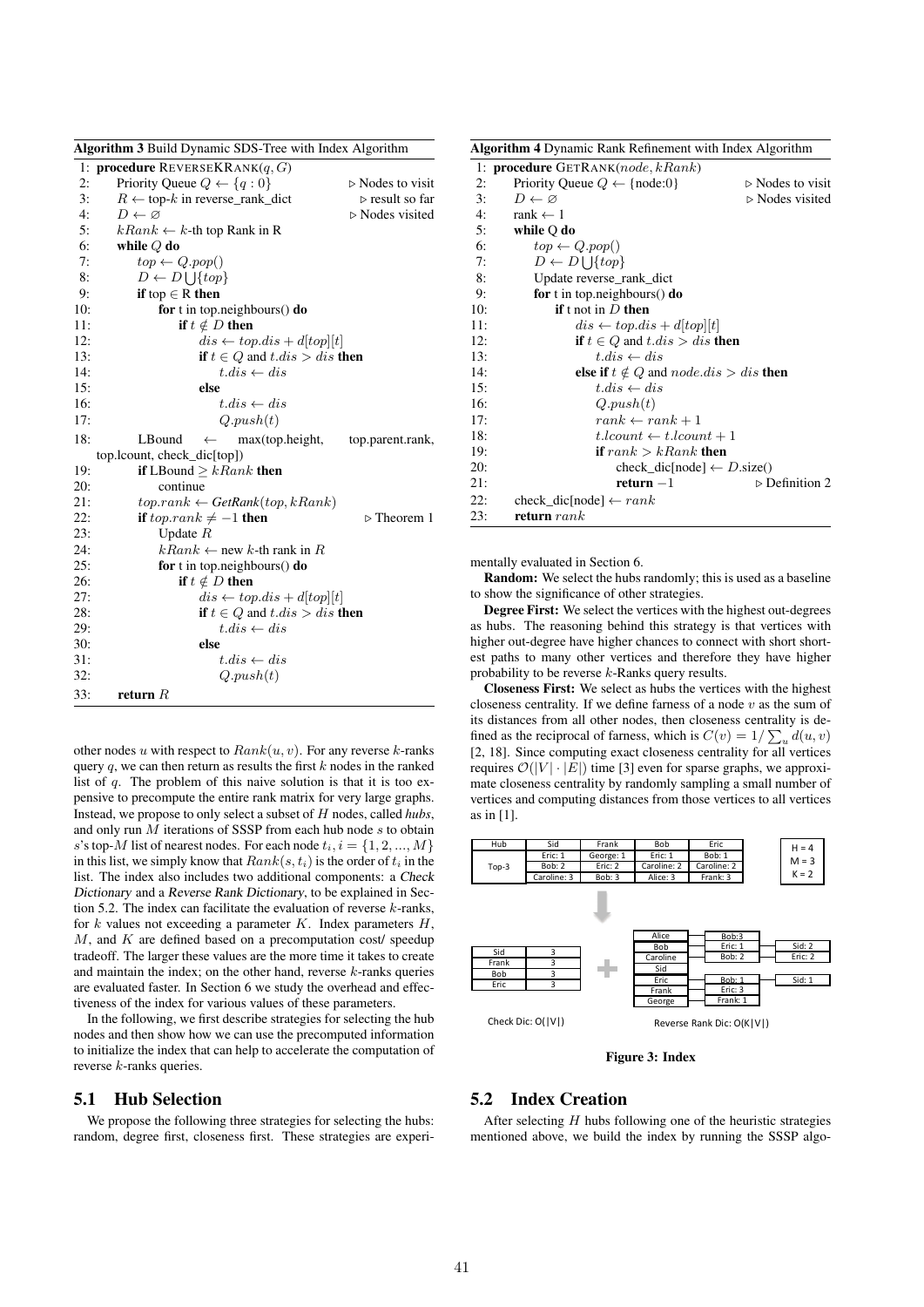rithm from each hub node  $u$  and stopping after obtaining the  $M$ nearest nodes from  $u$ . For each hub we store the list of  $M$  nearest nodes with their ranks. The index has two components: 1) the Check Dictionary; a hash-map, having nodes as keys and the number of steps SSSP has taken starting from these nodes as values (i.e., it contains an entry  $\{u : M\}$ , for each hub node u at the beginning); and 2) the Reverse Rank Dictionary; a set of adjacency lists, each corresponding to a node  $v$  and containing the current reverse  $K$ -ranks result of  $v$  ordered by rank value from small to large (recall that  $K$  is the maximum possible value of  $k$ ).

Following the running example, suppose we choose {Sid, Frank, Bob, Eric} as the hubs, and precompute their top-3 rank list (i.e.,  $H = 4$  and  $M = 3$ ). This gives us the rank matrix shown at the top of Figure 3. Assume that the largest possible value for  $k$ is  $K = 2$ . Then, we can set up the index with the following two parts. The Check Dictionary is {Sid:3, Frank:3, Bob:3, Eric:3} since from these four hub nodes we have so far retrieved the 3 nearest neighbors. The Reverse Rank Dictionary stores the existing reverse K-ranks result list for each hub node. Consider, for example, hub node Bob; we already know three Rank values, i.e.  $Rank(Eric, Bob) = 1, Rank(Sid, Bob) = 2$  and  $Rank(Frank,$  $Bob$ ) = 3, but we only need to store the top-2 ranks in the Reverse Rank Dictionary, i.e.,  $Rank(Eric, Bob) = 1$  and  $Rank(Sid, Bob)$  $= 2.$ 

#### 5.3 Querying and Index Updates

The proposed index is dynamic and can be updated whenever a new reverse  $k$ -ranks query is evaluated. For a new query node  $q$ , we first look up the Reverse Rank Dictionary to get any existing reverse  $k$ -ranks query results for  $q$ , which can give us an estimation for the  $k$ -th top Rank value (i.e.  $kRank$ ). However, what we get from the index may not be the final query result; we may have to conduct more graph exploration. For this, we follow the general two-step framework described in the previous sections: we build the dynamic bounded SDS-tree, and do rank-refinement for candidate nodes. The index allows us to have a better estimation of the rank value  $Rank(u, q)$  for each candidate node u: if u is in the Reverse Rank Dictionary of  $q$ , there is no need to do rank refinement for node  $u$ ; if  $u$  is not in the Reverse Rank Dictionary of  $q$ , but the value of node  $u$  in the Check Dictionary is no smaller than the current  $kRank$  value, there is also no need to do rank refinement for node  $u$  (i.e.,  $u$  can be pruned). Otherwise, we have to do rank refinement for node  $u$ . For this purpose, we conduct SSSP search from u. During SSSP search, until the rank value of the nodes that we visit exceeds Check Dictionary[u], we have to update Reverse Rank Dictionary. Specifically, if we reach node v with  $Rank(u, v) = t_1$ , and  $t_1$  is smaller than the highest rank value of Reverse Rank Dictionary $[v]$ , then we have to update Reverse Rank Dictionary[v] with  $\{u : t_1\}$ . After finishing the rank refinement step from node u with  $Rank(u, v) = t_2$ , we also need to update the Check Dictionary with  $\{u : t_2\}$ . Algorithms 3 and 4 show how the search algorithm and its rank refinement module are adapted to use the index.

Following the previous example, we select {Sid, Frank, Bob, Eric} as the hubs, and precompute their top-3 ranks list as initial index. Consider Alice as the query. The index will be updated as shown in Figure 4. The index initially is as shown in Figure 3. The first step is to do rank refinement for Bob. However, as we can see in the index, the Reverse Rank Dictionary of Alice has {Bob:3}, which means that we need not update or compute anything and we can just turn to Eric directly. During the rank-refinement step of Eric, we also get the rank of other nodes for node Eric, and we can update the Check Dictionary and Reverse Rank Dictionary corre-

spondingly: We add {Eric: 4} for Sid, {Eric: 5} for George, and finally {Eric: 6} for Alice, which is also the query node. After we reach Alice starting from Eric with Rank equals to 6, we also update the Check Dictionary with {Eric: 6}. Continuing this way, we proceed to rank-refine the next node (Caroline), and terminate, after updating again the Check Dictionary and the Reverse Rank Dictionary. Even though index updates incur extra costs (compared to the algorithm presented in Section 4), the updated index can help to speed up processing of future reverse  $k$ -ranks queries, as we demonstrate in the next section.

The space complexity for Check Dictionary and Reverse Rank Dictionary is  $\mathcal{O}|V|$  and  $\mathcal{O}(K \cdot |V|)$ , respectively. The overall space complexity for both index componets is  $\mathcal{O}(K \cdot |V|)$ . The time complexity of building the index is reduced from  $\mathcal{O}(|V| \cdot (|V| +$  $|E| \cdot \log |V|$ ) of the whole matrix building to  $\mathcal{O}(H \cdot (M + |E^*| \cdot$  $log(M)$ ) now, where  $|E^*|$  is the number of edges linked with M nodes, estimated as  $|E^*| = M \cdot |E|/|V|$  and bounded by  $\mathcal{O}(|E|)$ .

#### **EXPERIMENTAL EVALUATION**

In this section, we conduct an experimental evaluation for the effectiveness of reverse  $k$ -ranks queries on large graphs and verify the efficiency of our proposed algorithms. All tested methods were implemented in C++ and the experiments were conducted on a Intel(R) Xeon(R) CPU E7-4870  $@$  2.40GHz machine, with 1 TB of main memory.

#### 6.1 Datasets

Datasets DBLP, Epinions and SF are used in our experiments. General statistics of the three datasets are shown in Table 2.

| <b>Table 2: Data Sets</b> |            |         |         |  |  |  |
|---------------------------|------------|---------|---------|--|--|--|
| Epinions<br>SF<br>DBLP    |            |         |         |  |  |  |
| # of Nodes                | 1,314,050  | 75,879  | 321,678 |  |  |  |
| # of Edges                | 18,986,618 | 508,837 | 800.172 |  |  |  |
| Average Degree            | 14.45      | 6.71    | 2.49    |  |  |  |

Dataset  $DBLP<sup>2</sup>$  contains the collaboration graph of DBLP in May 2015. There are 1,314,050 nodes and 18,986,618 edges in this dataset. Each node in the graph denotes an author and authors who have collaborated are linked by edges. The edge weight between two nodes  $u$  and  $v$  is set to 1 divided by the number of co-authored papers by u and v increased by  $\log_2 deg(u) + \log_2 deg(v)$  with normalization, where  $deg(u)$  is the degree of node u [17, 11]. Setting the edge weights like this can produce less ties in the result set, which is important for unambiguous ranking quality evaluation.

Dataset Epinions<sup>3</sup> includes an online social network from the trust based reputation system Epinions.com. There are 75,879 nodes and 508,837 edges in this directed graph. Each node is a user of the system. One user can indicate whether he/she 'trust' another user's review (i.e., whether it is useful to him/her) and one trust statement forms an edge from the declarer to the target. Edge weights are sampled from a Zipf distribution with a skewness parameter  $\alpha = 2$ , as in [23].

Dataset SF contains locations of stores and road network information in San Francisco bay area. There are 408 stores in this dataset, which are crawled from GeoDeg<sup>4</sup>. The road network was made public during the 9th DIMACS Implementation Challenge<sup>5</sup>.

<sup>2</sup> http://konect.uni-koblenz.de/networks/dblp\_coauthor

<sup>3</sup> http://snap.stanford.edu/data/soc-Epinions1.html

<sup>4</sup> http://geodeg.com

<sup>5</sup> http://www.dis.uniroma1.it/challenge9/download.shtml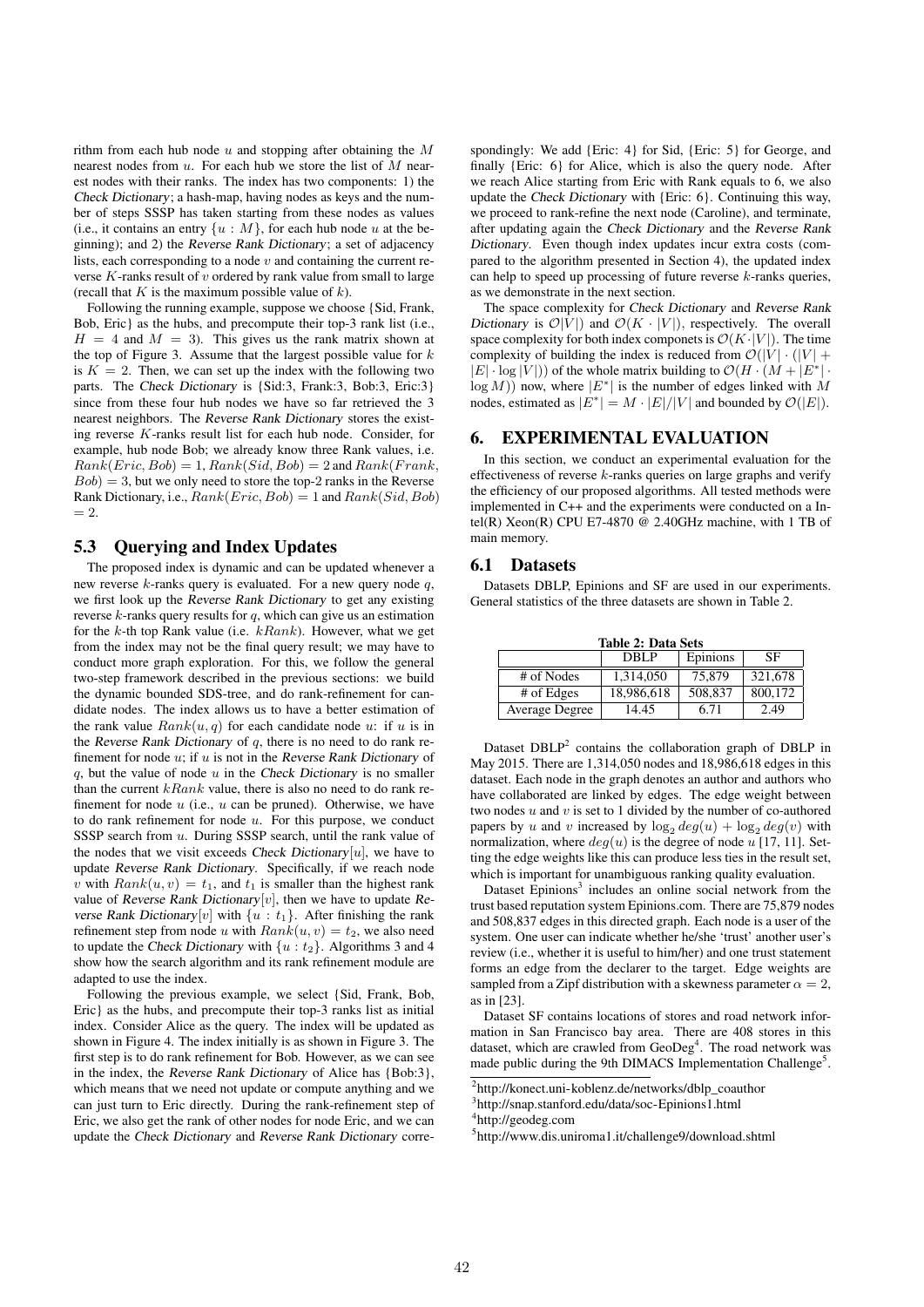

Figure 4: Index Update

There are 321,270 nodes and 800,172 edges in the network. Each store is mapped to the nearest network node. The weight on an edge  $(u, v)$  models the travel time between nodes u and v.

## 6.2 Effectiveness Analysis

To demonstrate the effectiveness of graph based reverse  $k$ -ranks queries, we conduct analysis at different levels of granularity that illustrate the problems of reverse top- $k$  and top- $k$  queries and the superiority of reverse k-ranks queries.

#### *6.2.1 Coarse-grained Analysis*

In our coarse-grained analysis, we investigate the results of top- $k$ and reverse top-k queries on the DBLP dataset.

**Reverse top-** $k$  query. Table 3 shows some statistics about the result sizes of reverse top- $k$  queries on the DBLP dataset.  $k$  varies from 5 to 100. From the results, we can see that the size of result sets is not balanced. Reverse top-k queries return results of different cardinality for different query nodes. No matter what the value of  $k$  is, there always exists a large percentage of query nodes with empty reverse top- $k$  result sets. When we increase the value of  $k$  from 5 to 100, the number of query nodes whose result set is empty decreases, but it remains in the same order of magnitude. At the same time, the largest result set size increases to 6,385, which is impractical to users.

Table 3: Reverse Top-k Result Set Size

|                                |           | 10      | 20      | 50      | 100     |  |
|--------------------------------|-----------|---------|---------|---------|---------|--|
| largest set size               | 327       | 560     | 1.031   | 2.596   | 6.385   |  |
| $\#$ of empty set              | 315,424   | 240,378 | 190,105 | 155,927 | 148,238 |  |
| $\#$ of small set ( $\leq 5$ ) | 1.004.448 | 757,906 | 529,390 | 301.321 | 213.192 |  |
| $\#$ of large set ( $> 100$ )  | 332       | 3.765   | 32,686  | 158.412 | 311.874 |  |

**Top-k query.** The problem of the top- $k$  queries is that they are unilateral, i.e., the nodes that the query node ranks highest may not rank the query node high as well. To illustrate this problem, we investigate whether query nodes and the returned nodes have each other in their top-k results. We use  $\mathbb{1}(i, j)$  to indicate whether nodes  $i$  and  $j$  agree with each other:

$$
\mathbb{1}(i,j) = \begin{cases} 1, & \text{if } i \in \text{top}_k[j] \text{ and } j \in \text{top}_k[i] \\ 0, & \text{otherwise} \end{cases}
$$

where  $\text{top}_k[j]$  is the set of k-nearest nodes to j. Then the *agreement rate* can be calculated as:

$$
\text{agreement rate} = \frac{\sum_{i} \sum_{j \in \text{top}_k[i]} \mathbb{1}(i, j)}{\sum_{i} |\text{top}_k[i]|}
$$

Table 4 shows the agreement rate for various values of  $k$ . From the result, we can see that only less than half of the nodes in a top $k$  result also include the query node in their own top- $k$  lists, i.e., a low agreement rate. Therefore top- $k$  queries cannot be used as a substitute of reverse top- $k$  and reverse  $k$ -ranks queries.

| Table 4: Agreement Rate of Top-k Queries on DBLP          |  |  |    |    |     |  |
|-----------------------------------------------------------|--|--|----|----|-----|--|
| k Value                                                   |  |  | 20 | 50 | 100 |  |
| Agreement Rate(%)   48.53   44.65   41.10   37.88   35.65 |  |  |    |    |     |  |

#### *6.2.2 Fine-grained Case Study*

Wellcome and Parknshop are the two most popular supermarket chains in Hong Kong, having branches almost everywhere. We randomly choose a Wellcome and a Parknshop supermarket nearby on Google Maps, locate their nearby representative communities, and measure the road network distance between them as shown in Figure 5. In this case study, as we can see, the nearest representative community to Parknshop is  $B$ , however, if someone lives in B, he/she will prefer Wellcome to Parknshop since Wellcome is nearer. Instead, A and D would prefer Parknshop over Wellcome. Thus, the result of a top-1 query for Wellcome and Parknshop  $(B)$ in both cases) is less meaningful for recommendation or advertisement compared to the result of the reverse-1 ranks query  $(B \text{ and } A,$ respectively).

The reverse top-1 query here returns  $\{A, D\}$  for Parknshop and  ${B, C, E, F, G}$  for Wellcome, which is reasonable compared to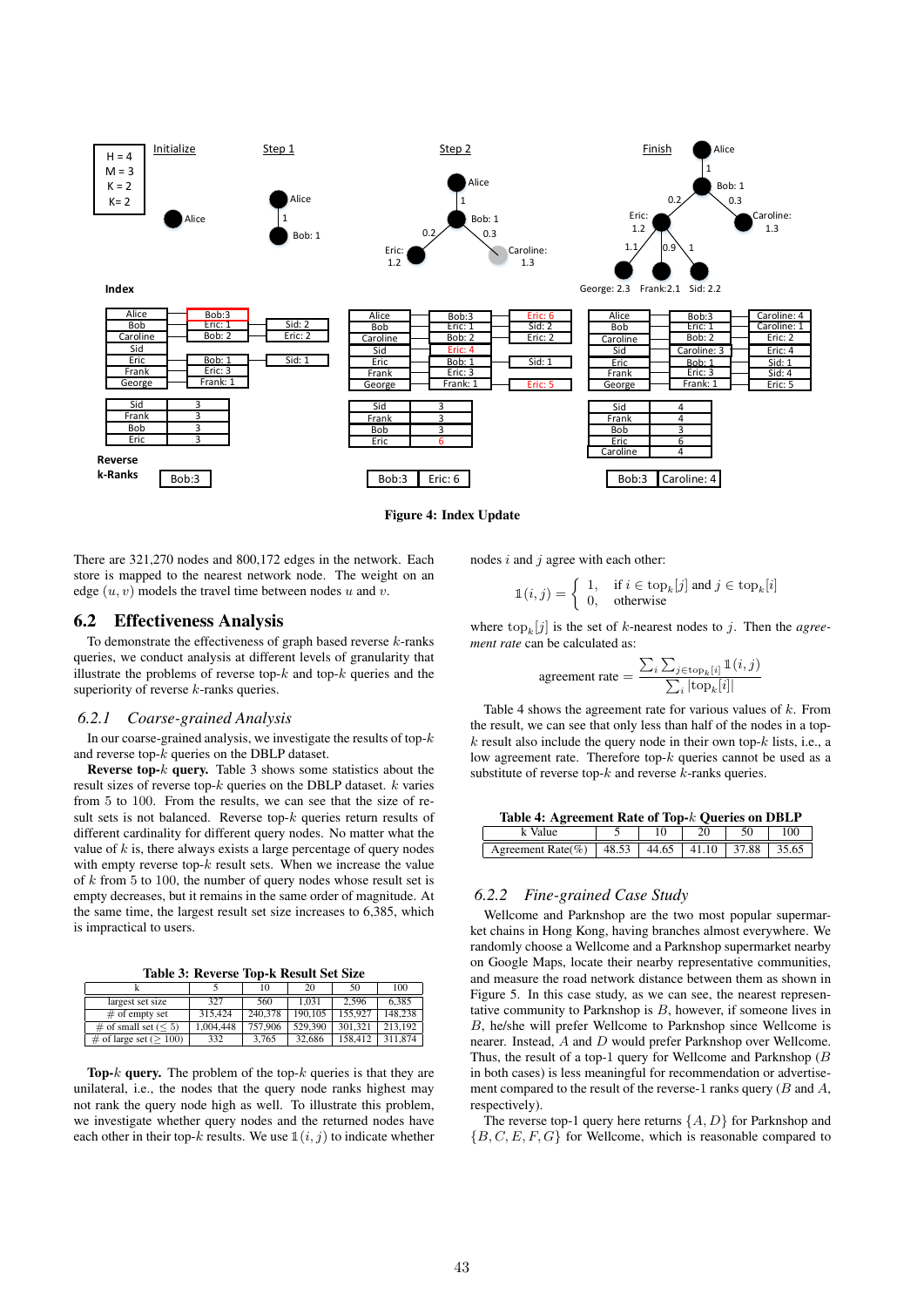

Figure 5: Case Study of Wellcome and Parknshop

Table 5: Parameters (default values in bold) **Parameter** 

| .            | .                                     |
|--------------|---------------------------------------|
|              | 5,10,20,50,100                        |
| $h = H/ V $  | 0.03, 0.05, 0.07, 0.1, 0.15           |
| $m = M/ V $  | 0.03, 0.05, 0.07, 0.1, 0.15           |
| hub strategy | Random, Degree First, Closeness First |

top-1 query, though with unfixed size. However, the relatively large size of results also means higher cost for promotion for the companies. On the other hand, the reverse  $k$ -ranks query defines an *ordering* of the communities with respect to their preferences on the supermarkets which can be used to prioritize market promotion to the communities that have higher chances to use it, in case of a limited budget.

## 6.3 Efficiency Analysis

In this section, we evaluate the performance of the reverse  $k$ ranks approaches proposed in this paper, namely the static SDStree (Section 3), the dynamic SDS-tree (Section 4), and the dynamic SDS-tree with index (Section 5). We first measure the cost of the approaches as a function of different parameter values of the problem and the index. Then, we evaluate the effectiveness of the bounds used by the dynamic SDS-tree method. Next, we assess the cost of updating the index, and finally we study the efficiency of our methods on bichromatic instances of the problem.

#### *6.3.1 Varying the Parameter Values*

We evaluate the performance of our methods as a function of the following parameters: (1) size of the result set  $k$ , (2) percentage of hub nodes  $h = H/|V|$ , (3) percentage of ranked nodes in each index entry  $m = M/|V|$ , (4) hub selection strategy. Table 5 summarizes the range of values and the default value of each parameter. We measure performance by means of (i) query time and (ii) pruning power. For each setting of parameter values we run 1000 random queries and average the measures. Pruning power is measured by the average number of times the Rank Refinement function is called (we call this measure Rank Refinement in the following). The larger the Rank Refinement value is, the lower the pruning power of the method is.

**Effect of k.** To study the effect that the result size  $k$  has in the performance of reverse k-ranks queries, we fix the other param-

Table 6: Results with Different h on DRLP

| Hub Percentage h | <b>Index Size</b> | Query Time (s) | Rank Refinement |
|------------------|-------------------|----------------|-----------------|
| 0.03             | 1.2G              | 2.80015        | 166.702         |
| 0.05             | 1.2G              | 2.77694        | 151.608         |
| 0.07             | 1.2G              | 2.74801        | 139.514         |
| 01               | 1.2G              | 2.60599        | 124.591         |
| 0.15             | 1.2G              | 2.59796        | 124.591         |

Table 7: Results with Different  $h$  on Epinions

| Hub Percentage h | <b>Index Size</b> | Query Time (s) | <b>Rank Refinement</b> |
|------------------|-------------------|----------------|------------------------|
| 0.03             | 25M               | 1.102102       | 70.431                 |
| 0.05             | 27M               | 1.015720       | 66.483                 |
| 0.07             | 29M               | 1.007760       | 63.699                 |
| 0.1              | 30M               | 0.940826       | 59.044                 |
| 0.15             | 32M               | 0.919234       | 51.488                 |

eters to their default values (see Table 5), and vary  $k$  from 5 to 100. As Figure 6 shows, the evaluation cost increases with  $k$ , which is consistent with the expectation that the search space and the number of candidates increases with  $k$ . Note that the dynamic approach has significantly reduced average query time for both datasets, which can be explained by the greatly reduced number of rank-refinements. The indexing method further reduces the query time to less than a few seconds, with the help of the precomputed index. We observe that the index has a greater effect on time for smaller values of  $k$  on DBLP, which can be explained by the fact that the information needed by the queries has higher chance to already be present in the index for smaller values of  $k$ . Besides, as we can see, the index works better for Epinions than for DBLP when  $k$  is large. This is because of larger average degrees in DBLP. In DBLP, even though the number of Rank Refinement calls is reduced significantly, the reduction of the average query time is not as high. This is due to the fact that the index mainly helps to avoid rank refinements that are cheap (they correspond to cases where the resulting rank is low). DBLP is a much larger and denser graph than Epinions and it is often the case that the reverse  $k$ -ranks of a query  $q$  are nodes that are quite far from  $q$  (i.e., they have low ranks). Therefore the rank refinements that are not avoided can be quite expensive, so the numerous cheap rank-refinements that are prevented due to the index have less profound effect to the query cost.

In order to assess the effectiveness of our framework, we also ran tests using a naive reverse k-ranks method, described at the end of Section 2. Given the query node  $q$ , this method naively computes  $Rank(p, q)$  for every node  $p \in V$ , by running SSSP from p until  $q$  is encountered. The top- $k$   $Rank(p, q)$  values are tracked and eventually returned to the user. For  $k = 1$ , the average runtime of this naive approach on Epinions is 701.18s with 75878 Rank Refinements (For DBLP dataset, the average runtime of this naive approach is over 2000s, which is terminated by us manually), i.e., the naive method is significantly slower than the static SDS-tree approach and the dynamic SDS-tree approach with index.

Effect of hub percentage. The second parameter of which the effect we investigate is  $h = H/|V|$ , i.e., the percentage of hubs in the index. As shown in Tables 6 and 7, on both datasets, the average query time and the number of Rank Refinement calls decrease as  $h$ increases. Still, even for small  $h$  values, the query cost is not much higher compared to the default value. On the other hand, the index size is bounded and does not increase significantly as h increases.

Effect of index percentage. The third parameter that we study is  $m = M/|V|$ , i.e., the percentage of precomputed neighbors for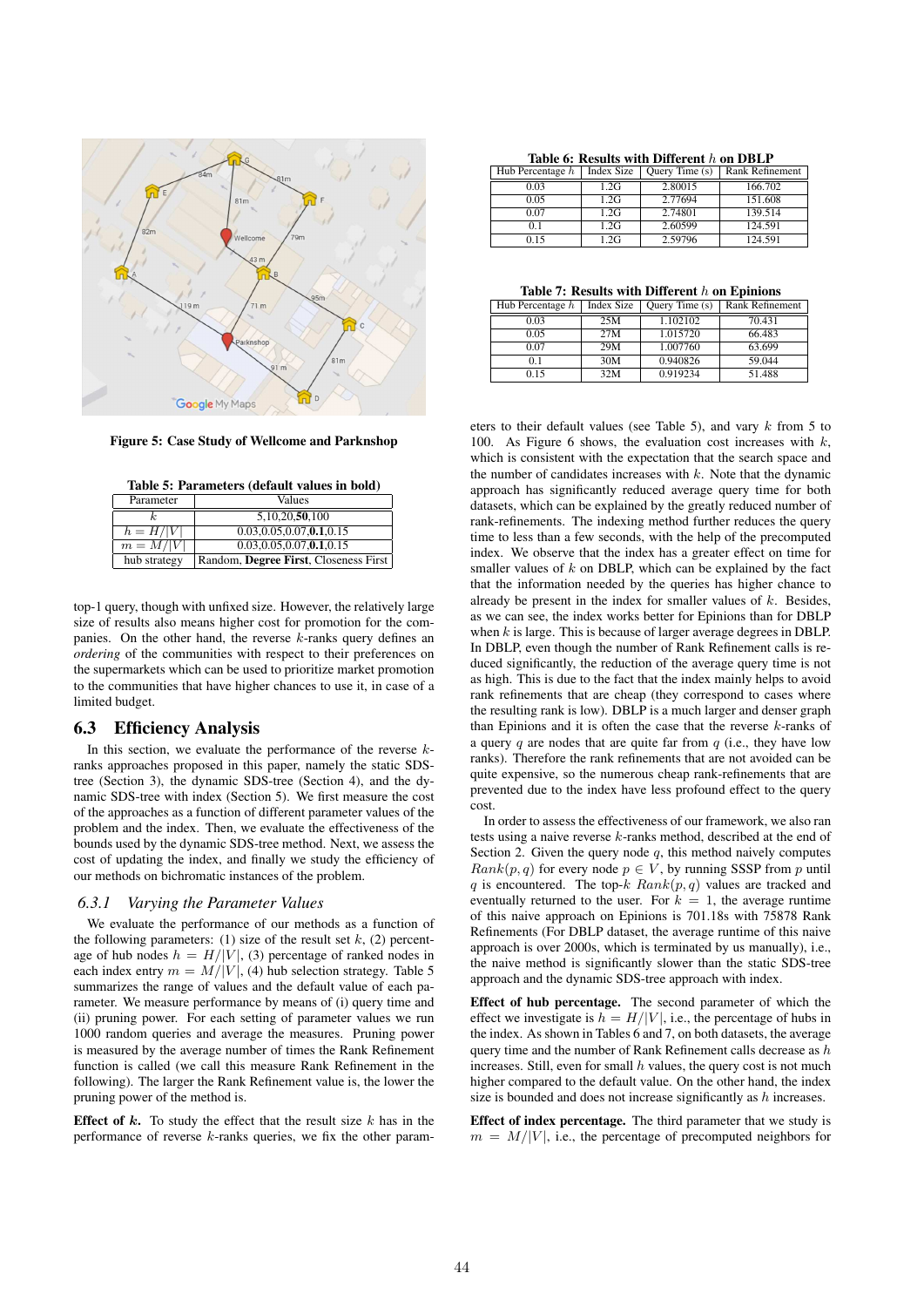

Figure 6: Results with Different k

Table 8: Results with Different  $m$  on DBLP

| Index Percentage $m$ | Index Size | Query Time (s) | <b>Rank Refinement</b> |
|----------------------|------------|----------------|------------------------|
| 0.03                 | 1.2G       | 2.756210       | 125.358                |
| 0.05                 | 1.2G       | 2.723310       | 124.952                |
| 0.07                 | 1.2G       | 2.626200       | 124.669                |
| 01                   | 1.2G       | 2.605990       | 124.591                |
| 0.15                 | 1.2G       | 2.577100       | 124.291                |

Table 9: Results with Different  $m$  on Epinions

| Index Percentage $m$ | Index Size | Query Time (s) | <b>Rank Refinement</b> |
|----------------------|------------|----------------|------------------------|
| 0.03                 | 22M        | 0.970253       | 60.900                 |
| 0.05                 | 26M        | 0.963204       | 60.201                 |
| 0.07                 | 28M        | 0.954575       | 59.817                 |
| 0.1                  | 30M        | 0.940826       | 59.044                 |
| 0.15                 | 33M        | 0.912329       | 57.963                 |

each node. As shown in Tables 8 and 9, similar to the effect of  $h$ , both the average query time and Rank Refinement calls decrease as  $m$  increases on the two real datasets. Again, the differences are not dramatic compared to the default value of m.

Effect of hub selection stategy. Next we test the effect of different hub selection strategies. As Table 10 shows, the Degree First and the Closeness First strategies are superior compared to the baseline Random strategy. Although on both DBLP and Epinions, Degree First is the winner, Closeness First performs quite similarly.

Table 10: Results with Different Hub Selection Strategies

|          | Dataset                | Random   | Degree First | <b>Closeness First</b> |
|----------|------------------------|----------|--------------|------------------------|
| DBLP     | Ouery Time $(s)$       | 2.861070 | 2.605990     | 2.665950               |
|          | <b>Rank Refinement</b> | 169.500  | 124.591      | 135.132                |
| Epinions | Ouery Time $(s)$       | 1.07950  | 0.940826     | 0.948437               |
|          | Rank Refinement        | 80.347   | 59.044       | 59.409                 |

## *6.3.2 Bound Analysis*

In this experiment, we test the effect of the three components of the Rank lower bound of Theorem 2. We ran 1000 random queries on Epinions. For each query and each candidate node, we count how many times each component wins as a maximum. The results are shown in Table 11. As we can see, in most cases, the rank of the parent offers the tight-most bound. In addition, although simple, height is a useful bound especially when the candidate nodes are close to the query node (i.e., if the nodes have large degrees, or when  $k$  is small). However, the effect of height declines when the value of  $k$  increases. On the other hand, the Count component is not very effective when  $k$  value is small, since only around  $1\%$ 

of the pruned cases are due to this bound. Besides, this bound cannot be applied for directed graphs, and it also has significant space requirements (i.e.  $\mathcal{O}(|V|)$ ). The Count component is useful only for candidate nodes that are quite far from the query node (i.e., if the nodes have small degrees, or when  $k$  is large).

| <b>Table 11: Bound Analysis of Theorem 2</b> |  |  |
|----------------------------------------------|--|--|
|----------------------------------------------|--|--|

|             |          |          |        | 20       | 50       | 100    |
|-------------|----------|----------|--------|----------|----------|--------|
| Height wins | 87.74%   | 39.35%   | 27.48% | 17.96%   | $9.50\%$ | 5.80%  |
| Count wins  | $0.00\%$ | $0.44\%$ | 0.71%  | $1.07\%$ | 1.76%    | 2.38%  |
| Parent wins | 12.26%   | 6021%    | 71.81% | 80.97%   | 88.74%   | 91.82% |

We also test the performance on Epinions by choosing 1000 queries with largest degree or fewest degree, using the dynamic SDS-tree algorithm with the four different bound strategies listed below:

- Dynamic-Parent:  $Rank(p,q) \ge max(Rank(p',q))$
- Dynamic-Count:  $Rank(p,q) \ge max(Rank(p',q), p.lcount)$
- Dynamic-Height:  $Rank(p,q) \ge \max(h, Rank(p',q))$
- Dynamic-Three: Rank $(p,q) \ge \max(h, Rank(p', q), p.lcount)^6$

The results are shown in Table 12 and Table 13. They also demonstrate that Height Component works better for nodes with large degrees while Count component works better for nodes with small degrees. As shown in Table 12, Height Component can significantly reduce Rank Refinement calls especially for small  $k$  values, while Count component brings in extra cost, which further increases query time when combining the three components compared to when using only the Height Component (an exception is the case of a large k value, i.e.  $k=100$ ). On the other hand, the Count Component works better when the degree of the query node is low (i.e. Table 13) and the value of  $k$  is large.

In general, the rank of the parent offers the tight-most bound, while the Height Component helps when  $k$  is small or the query node's degree is large (i.e., candidate nodes are close to the query node). The Count Component is the least useful, being effective only when  $k$  is large or the query node has a small degree.

 ${}^{6}$ Here we use the same symbol as in Section 4, where the depth of node  $p$  is  $h$ , node  $p'$  is the parent node of node  $p$ , and node  $p$  has been visited during the rank refinements of other nodes for  $p.$ lcount times before the refinement of node  $p$  itself.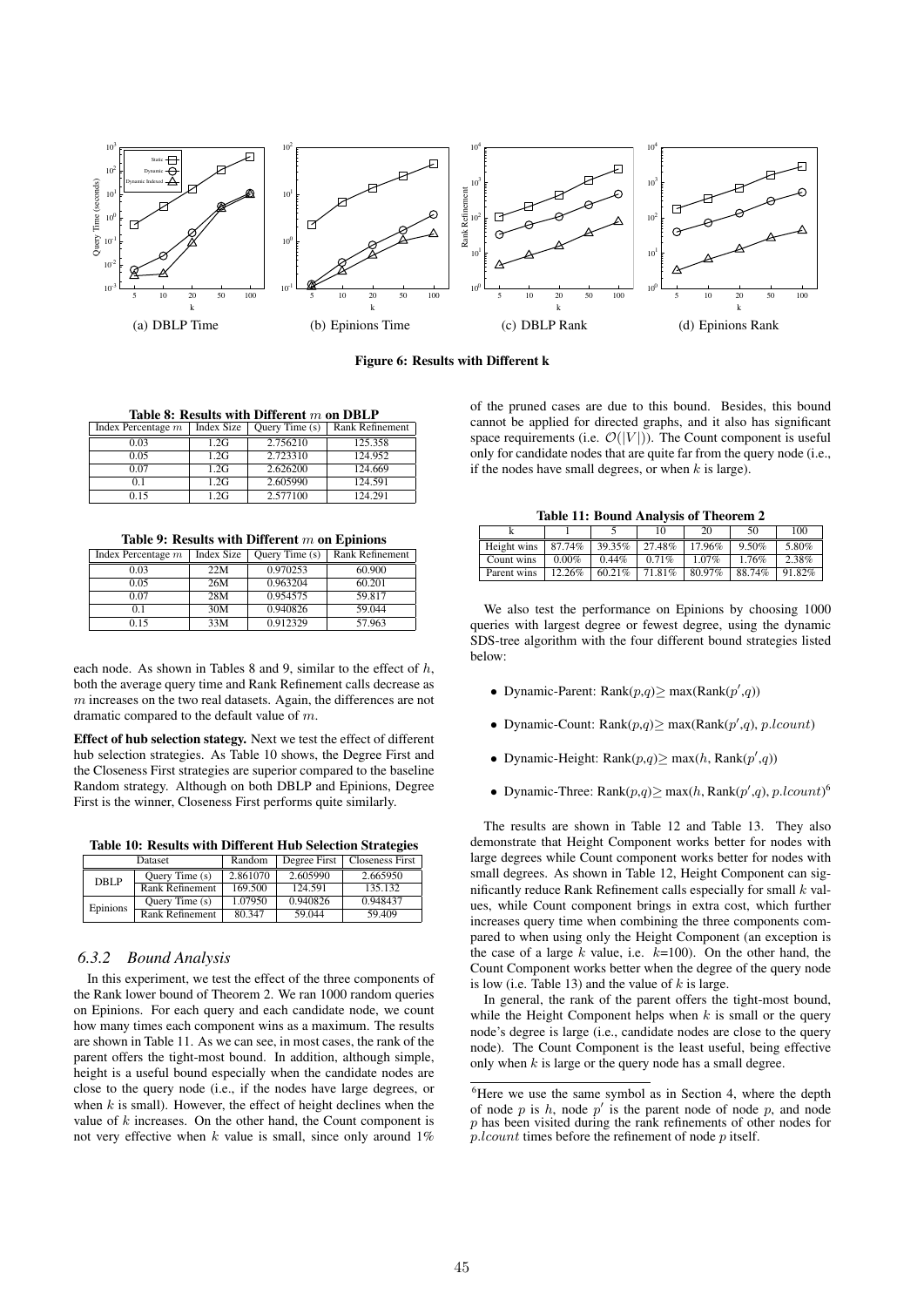|                |                        |          |          | 10       | 20       | 50       | 100      |
|----------------|------------------------|----------|----------|----------|----------|----------|----------|
| Dynamic-Parent | Ouery Time (s)         | 0.001347 | 0.001348 | 0.001388 | 0.001586 | 0.003025 | 0.006705 |
|                | <b>Rank Refinement</b> | 124.494  | 125.208  | 134.046  | 193.684  | 744.034  | 1738.360 |
| Dynamic-Count  | Query Time (s)         | 0.001385 | 0.001386 | 0.001419 | 0.001603 | 0.002872 | 0.006229 |
|                | <b>Rank Refinement</b> | 124.211  | 124.913  | 133.425  | 189.876  | 690.931  | 1554.540 |
| Dynamic-Height | Ouery Time $(s)$       | 0.000584 | 0.000618 | 0.000687 | 0.000856 | 0.001507 | 0.004156 |
|                | <b>Rank Refinement</b> | 1.000    | 5.096    | 11.048   | 30.802   | 185.770  | 584.523  |
| Dynamic-Three  | Query Time (s)         | 0.000645 | 0.000680 | 0.000743 | 0.000917 | 0.001541 | 0.004076 |
|                | <b>Rank Refinement</b> | 1.000    | 5.096    | 11.046   | 30.542   | 178.782  | 541.056  |

Table 12: Results with Different Bound Strategies Tested on Queries with Max Degree

Table 13: Results with Different Bound Strategies Tested on Queries with Min Degree

|                |                        |          |          | 10       | 20       | 50       | 100      |
|----------------|------------------------|----------|----------|----------|----------|----------|----------|
| Dynamic-Parent | Query Time $(s)$       | 0.001581 | 0.105760 | 0.258846 | 0.533142 | 1.388120 | 2.738640 |
|                | <b>Rank Refinement</b> | 1.568    | 20.987   | 32.134   | 56.732   | 134.454  | 253.125  |
| Dynamic-Count  | Query Time (s)         | 0.001599 | 0.100026 | 0.269425 | 0.513132 | 1.318810 | 2.706620 |
|                | <b>Rank Refinement</b> | 1.568    | 20.712   | 31.827   | 56.443   | 132.923  | 248.364  |
| Dynamic-Height | Query Time (s)         | 0.001614 | 0.106397 | 0.271879 | 0.500304 | 1.358450 | 2.736410 |
|                | Rank Refinement        | 1.359    | 14.27    | 28.595   | 54.818   | 134.091  | 253.103  |
| Dynamic-Three  | Ouery Time $(s)$       | 0.001668 | 0.111674 | 0.257887 | 0.499597 | 1.274270 | 2.696320 |
|                | <b>Rank Refinement</b> | 1.359    | 14.229   | 28.411   | 54.576   | 132.588  | 248.342  |

#### *6.3.3 Index Update Analysis*

In the next experiment, we evaluate the effectiveness of index updates. We randomly select 6,000 queries for each of the two real datasets and applied these queries in four different ways. We divided the  $6,000$  queries into *n* sets of the same size, i.e., for  $n = 6, 3, 2, 1$ , each set has 1,000, 2,000, 3,000, 6,000 queries respectively. Then, we run the Dynamic SDS-Tree with Index method  $n$  times and computed the average query time (including index update time) as well as the average number of Rank Refinement calls. All four different times apply the same 6,000 queries in the same order, the only difference being that when  $n > 1$ , the index is initialized (i.e., reset) multiple times. For example, when  $n = 6$ , the index is initialized and updated during the first 1,000 queries, then re-initialized, for the next 1,000 queries, etc. The objective is to understand whether and how the index performance improves as the index gets updated. Table 14 shows the average runtime and conducted rank-refinements per query. We can see that the more the index evolves the more rank refinements can be avoided and the more the average query time decreases.

Table 14: Results with Index Undate

| Dataset  |       | Query Time (s) | Rank Refinement |
|----------|-------|----------------|-----------------|
| DBLP     | 1.000 | 2.6287438      | 130.255         |
|          | 2.000 | 2.530356       | 126.634         |
|          | 3,000 | 2.486031       | 123.263         |
|          | 6,000 | 2.228565       | 115.641         |
| Epinions | 1.000 | 1.179105       | 61.407          |
|          | 2,000 | 0.985524       | 50.599          |
|          | 3.000 | 0.924317       | 45.206          |
|          | 6.000 | 0.544288       | 34.958          |

Table 15 shows the cost for initializing the index for various values of  $h$  and  $m$ . Although the times are quite high (especially for large values of  $h$  and  $m$ ), this one-time cost pays off, because the index can help to achieve substantial cost savings for reverse kranks queries, as already shown.

#### Table 15: Index Construction Time (hours)

| h.   | $\boldsymbol{m}$ | <b>DBLP</b> | Epinions |
|------|------------------|-------------|----------|
| 0.03 | 0.1              | 2.68        | 0.01     |
| 0.05 | 0.1              | 4.08        | 0.02     |
| 0.07 | 0.1              | 6.21        | 0.03     |
| 0.1  | 0.1              | 8.94        | 0.04     |
| 0.15 | 0.1              | 12.94       | 0.06     |
| 0.1  | 0.03             | 2.95        | 0.01     |
| 0.1  | 0.05             | 3.92        | 0.02     |
| 0.1  | 0.07             | 6.40        | 0.03     |
| 0.1  | 0.1              | 8.94        | 0.04     |
| 0.1  | 0.15             | 12.79       | 0.06     |

#### *6.3.4 Bichromatic Queries*

Although our solutions are only described in a monochromatic context, they are readily available for the case where the graph nodes are divided into two classes and the nodes are ranked with respect to where they are ranked by nodes that belong to the other class. Examples of bichromatic top- $k$ , reverse top- $k$  and reverse k-ranks queries have been shown at the case study of Section 6.2.2. In this section, we evaluate the performance of our methods for bichromatic reverse k-ranks queries. For the sake of completeness, we first provide a problem definition.

DEFINITION 3. *(Bichromatic* Rank*(*s*,*t*)) Consider a bichromatic weighted graph* G = (V, E)*, consisting of a set of nodes*  $V = V_1 \cup V_2$  *and a set of edges E. Each edge in E carries a non-negative weight. For any two nodes*  $s \in V_1$ ,  $t \in V_2$ , let  $d(s, t)$ *denote the shortest path distance from* s *to* t*, which is defined by summing up the weights of the edges along the shortest path from* s *to t.* Let  $S \subset V_2$  *be the set of nodes that satisfy*  $\forall p_i \in S, d(s, p_i)$  <  $d(s, t)$  *and* ∀ $p_j$  ∈ ( $V_2$  – S – {t}),  $d(s, p_j)$  ≥  $d(s, t)$ *. Then,*  $Rank(s, t) = |S| + 1$  *where*  $S \subset V_2$  *and*  $|S|$  *is the cardinality of* S*.*

DEFINITION 4. *(Reverse* k*-Ranks Query on a Bichromatic Graph)*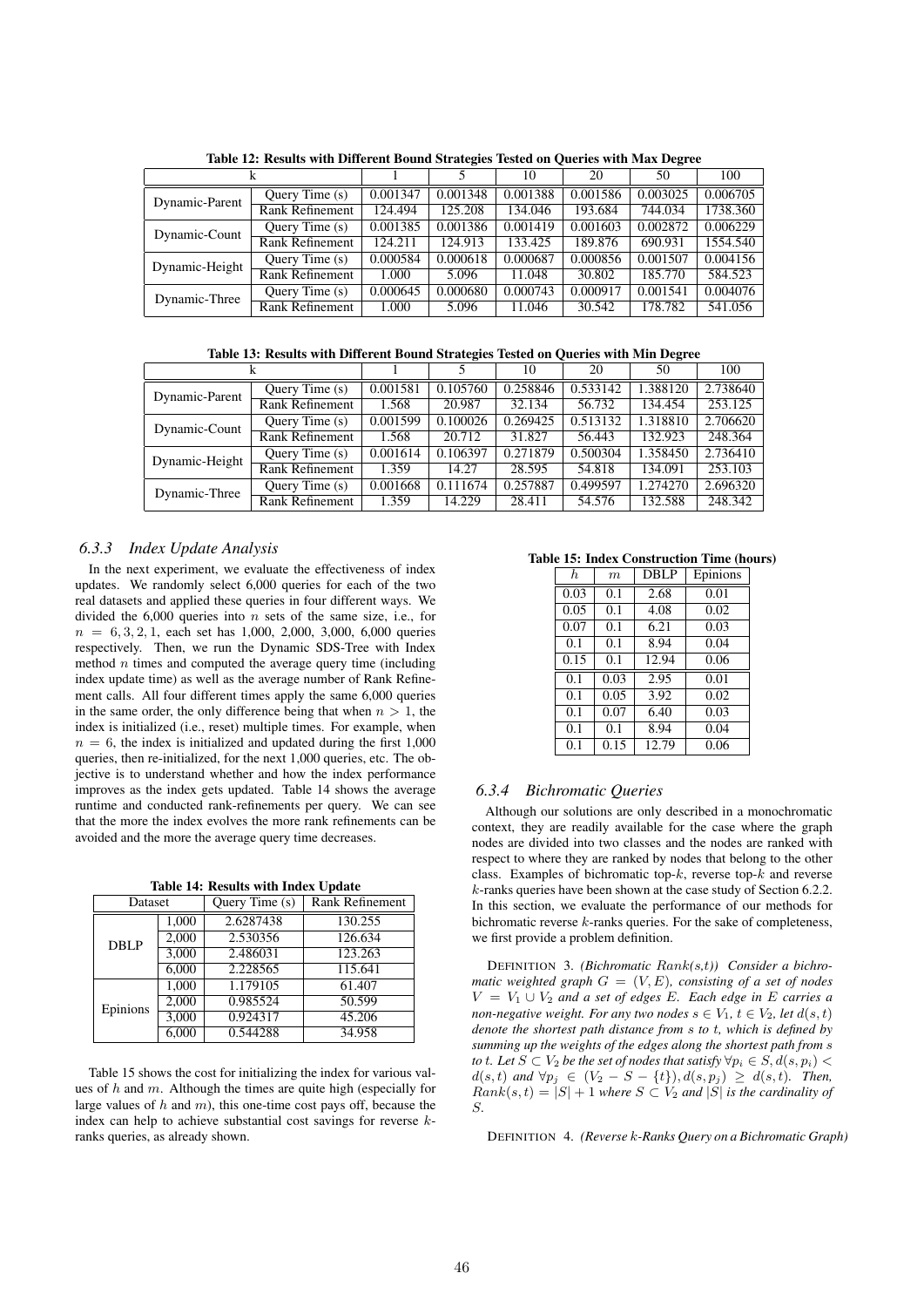*Given a bichromatic weighted graph*  $G = (V, E)$ *, where*  $V =$  $V_1$  ∪  $V_2$ *, a query node*  $q \in V_2$  *and a positive integer k, the reverse* k*-ranks query on a bichromatic graph returns a subset* T *of* V1*, such that*  $|T| = k$  *and*  $\forall p_i \in T$ ,  $\forall p_j \in (V_1 - T)$ *, Rank* $(p_i, q) \leq$  $Rank(p_i, q)$ .

In a reverse  $k$ -ranks query on a bichromatic graph, the query node is of one type, while the returned results are of another type. All our proposed methods can be used here with little modification: only for the nodes of the same type as the result set we need to do rank refinement, and only the nodes of the same type as the query node need to be counted during rank refinement. This is consistent with our case study with the communities and supermarkets; i.e., the management of a supermarket may use a reverse  $k$ -ranks query to find out which  $k$  communities the supermarket has higher chances to attract.

We use the SF road network (described in Section 6.1) to test the efficiency of our three proposed methods. We extract from the graph the nodes which are the nearest ones to 408 real stores and mark them as store nodes, while all other nodes are considered to be community nodes. We vary  $k$  from 5 to 100 in the experiment and measure the average query time and the average number of rank refinements per query, as performance metrics. The results are plotted in Figure 7. As we can see, when  $k$  is small, even though the Dynamic and Dynamic-Indexed methods can reduce the number of rank refinements, their average query time is not reduced; the cost of these methods is higher than the static approach for  $k=5$ . This is because the overhead cost by the data structures maintained by the Dynamic and Dynamic-Indexed methods. However, for larger  $k$ values, the superiority of the dynamic approaches and the index becomes apparent. Note that in this case of a sparse graph, the index approach is much more efficient compared to the static/dynamic SDS-tree method without index.

The general conclusions from our experimental study are as follows:  $(1)$  The reverse k-ranks query produces more useful results compared to the top- $k$  query and the reverse top- $k$  in recommendation applications, where a ranked set of objects of certain size needs to be recommended to the query object  $q$ ; (2) Our filterand-refinement framework is very efficient compared to the naive approach; (3) In the dynamic SDS-tree method, the parent-based and height-based bounds have higher applicability and effectiveness compared to the count-based bound, but count-based bound also has its applicable scenario; (4) The index is more effective for sparse graphs and for medium to high values of  $k$ .



Figure 7: Performance on a Bichromatic Network

## 7. RELATED WORK

Ranking queries have been widely used in many applications and have many variants. The most general one is the top- $k$  query which returns the k objects with the highest scores based on a ranking

function. Recently, reverse ranking queries emerged, which rank from the perspective of result objects, not the query objects.

**Top-** $k$  query. Top- $k$  queries have already been studied extensively for decades [10]. They return a list of objects which are ranked using an aggregate function that applies on their features. The most famous algorithms for top- $k$  queries are Fagin's Threshold Algorithm (TA) and No Random Accesses (NRA) [5]. They are designed for rank-combining sorted lists of objects based on different attributes (features). TA allows both sequential and random accesses to these lists, whereas NRA allows only sequential accesses. Both algorithms use bounds for the top- $k$  results, based on the information accessed so far and terminate as soon as the current top $k$  results are guaranteed to be the final ones, aiming at minimizing the accesses to the input lists. Mamoulis et al. [15] proposed an improved version of NRA, which is designed to minimize the number of object accesses, the computational cost, and the memory requirements of top- $k$  search with monotone aggregate functions. If the ranking function is defined based on the distance of the objects to a pivot object, top- $k$  queries are referred to as  $k$  nearest neighbor ( $k$ -NN) queries. k-NN queries have extensively been studied in spatial databases [9]. The single-source shortest path (SSSP) algorithm (a simple adaptation of Dijkstra's algorithm) can be used to evaluate k-NN queries on graphs.

Reverse  $k$ -NN query. The reverse  $k$  nearest neighbor (RKNN) query returns a set of query objects that have a given query point as one of their  $k$  nearest neighbors [24]. Preprocessing-based methods usually leverage index structures for efficient RKNN query evaluation. For example, the R-tree [8] is used for RKNN queries on spatial data [13, 20]. Yiu et al. [25] studied RKNN on large graphs using shortest path as the proximity measure. Similar to the reverse top- $k$  query, which we review next, the result size of RKNN is not fixed, which may limit its application.

**Reverse top-** $k$  query. The reverse top- $k$  query returns the aggregate functions which rank a given query object highest. Vlachou et al. [21] presented an efficient threshold-based algorithm that eliminates candidates, without having to evaluate any top- $k$ queries using the result functions. Furthermore, they introduced an indexing structure based on materialized reverse top- $k$  views in order to speed up the computation of reverse top- $k$  queries. These techniques were improved later in [22]. Ge et al. [6] proposed methods that compute all top- $k$  queries in batch by applying the block indexed nested loops paradigm and a view-based algorithm. Yu et al. [26] studied reverse top- $k$  queries when applied on large graphs, using Random Walk with Restart distance between nodes as the ranking function. Essentially, such reverse top- $k$  queries on graphs are equivalent to RKNN on graphs, but using a different distance measure. As explained in  $[27]$ , reverse top- $k$  (and RKNN) queries only give results for query objects which are 'hot' (i.e., easily reachable by many other nodes), while most 'cold' objects get empty or too small result sets.

**Reverse**  $k$ **-ranks query.** To solve the aforementioned problem of RKNN queries, Zhang et al. [27] propose a new ranking query: the reverse  $k$ -ranks query in vector spaces. The reverse  $k$ -ranks query returns the k objects with the smallest  $Rank(w,q)$  values, where Rank $(w,q)$  denotes the number of objects ranking higher than q for the same ranking function  $w$ . As opposed to reverse top- $k$  and RKNN queries, the result set size of a reverse  $k$ -ranks query is fixed.

## 8. CONCLUSION

This paper is the first-time ever study of reverse  $k$ -ranks queries